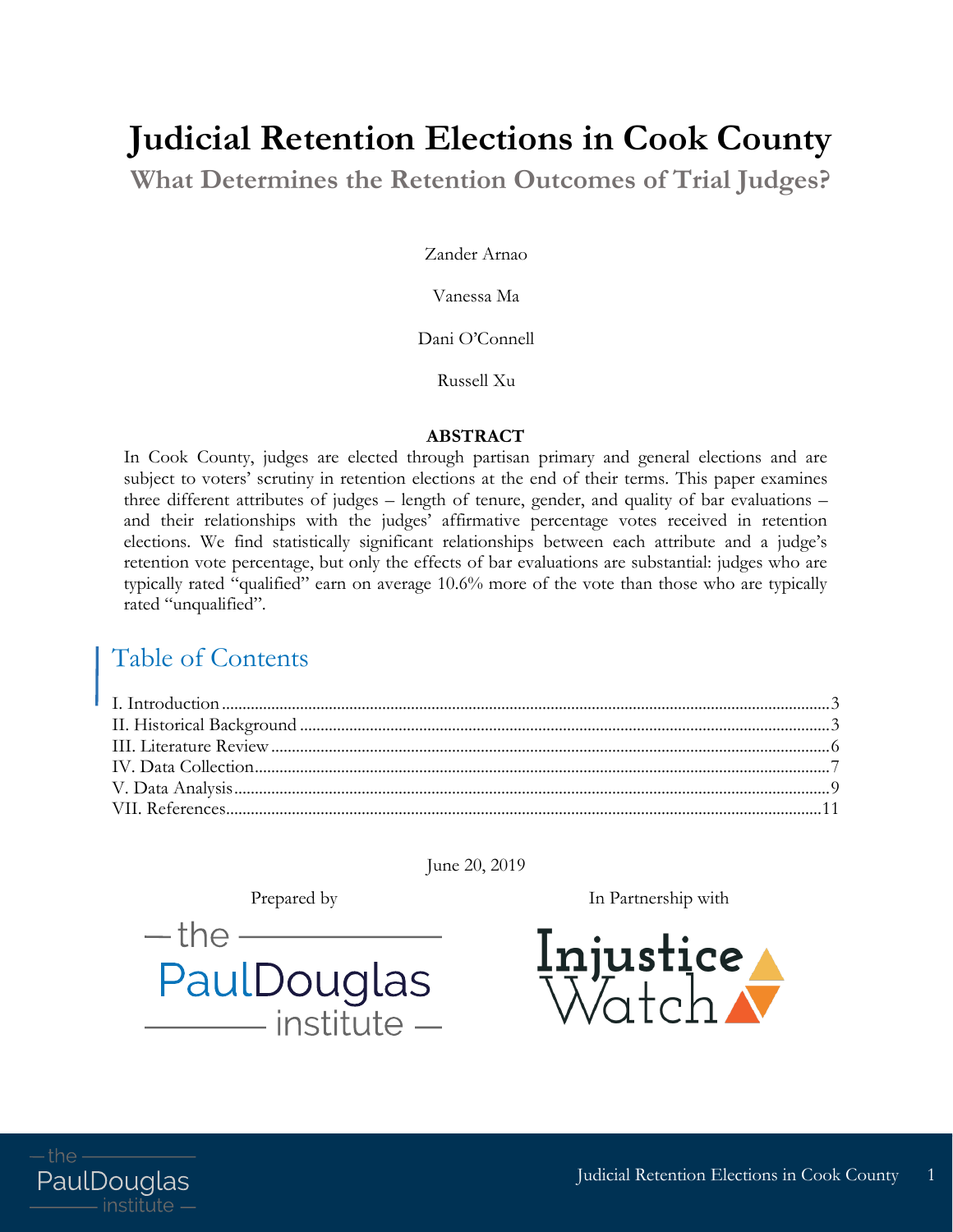#### **MISSION STATEMENT**

The Paul Douglas Institute is a student-run, public policy think tank based at the University of Chicago. Inspired by the life and work of professor and Senator Paul H. Douglas, we channel public policy interest on campus into solution-orientated research projects that allow students to make an impact on the legislative process. To this end, we use a multidisciplinary approach to produce rigorous, data-driven social science research that is innovative, practical, and free from political affiliation. We often work with legislators and civic organizations, and welcome both research commissions and partnerships.

#### **ACKNOWLEDGEMENTS**

We would like thank Rick Tulsky from Injustice Watch for inspiring this project, and for providing the background knowledge and insights necessary for us to complete it.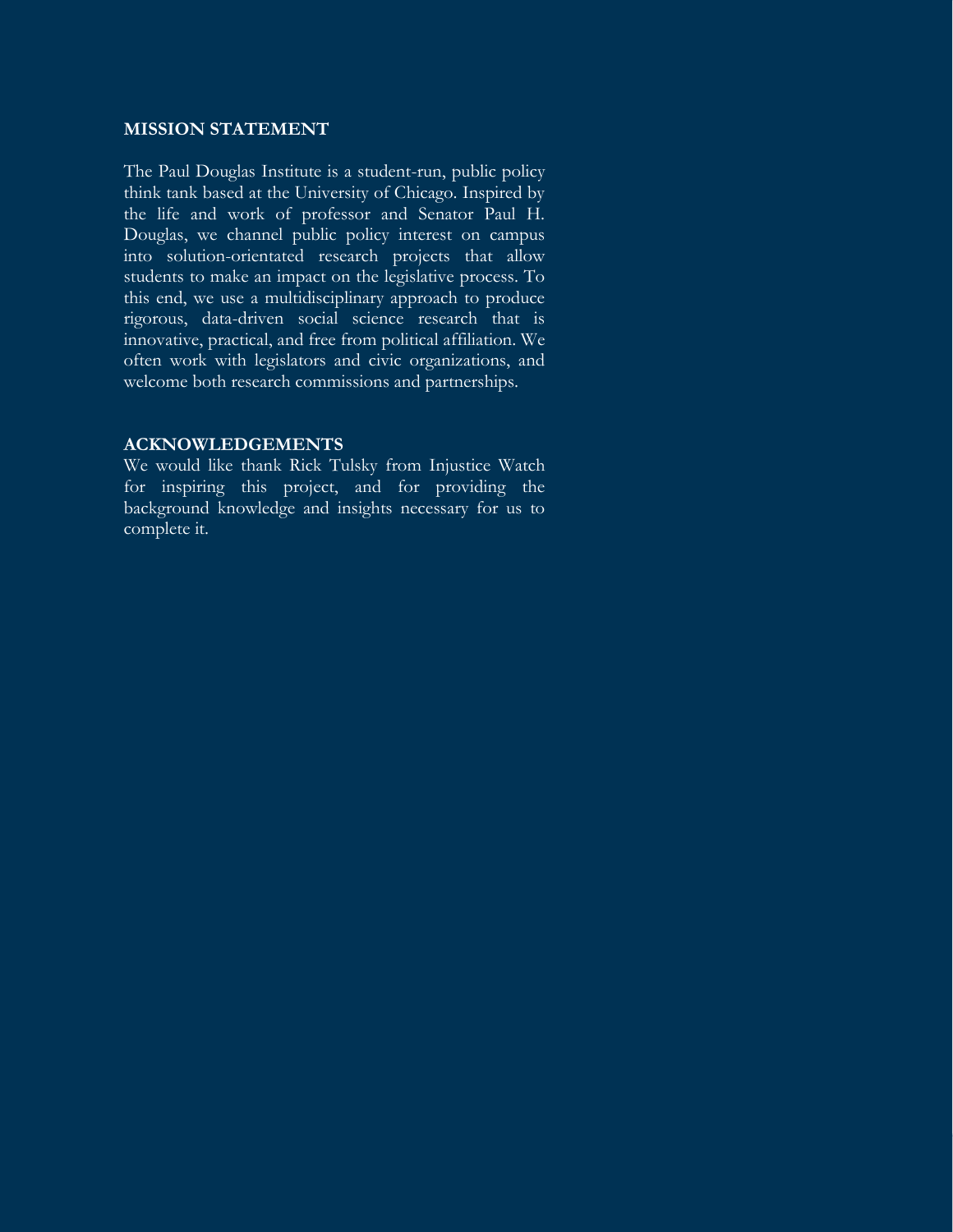#### I. Introduction

<span id="page-2-0"></span>On November 6, 2018, Matthew Coghlan, a criminal court trial judge in Cook County received only 52.4% affirmative votes for his third judicial retention election, 7.6% less than the 60% threshold required for him to remain on the bench. It was the first time in 28 years that a judge has been voted off from the Cook County Circuit Court through retention election voting.<sup>1</sup> After a series of media articles surrounding his past controversy as a prosecutor and an anti-retention campaign, Coghlan's lost retention race broke the existing perception and reality of a safe and unchallenged judicial career after election into the Cook County courts. What happened to Coghlan, one can imagine, could also happen to other controversial judges in the future.

Given the continuously successful retention races, one may wonder what actually influenced the outcomes of these judicial retention races as well as whether the judicial retention system is actually doing the job it is expected to do. To address the first of those questions, this paper considers three independent variables that describe a judge – tenure, gender, and bar evaluations -- and examines their relationships with the judge's affirmative retention vote percentage. We find statistically significant relationships between each attribute and a judge's retention vote percentage, but only the effects of bar evaluations are substantial: judges who are typically rated "qualified" earn on average 10.6% more of the vote than those who are typically rated "unqualified". The effects of gender and tenure are minor: male judges receive 1.55 points fewer than female judges, and each year of tenure decreases a judge's retention vote share by an average of 0.12%.

# II. Historical Background

<span id="page-2-1"></span>The history of the Illinois judicial system can be divided into two periods - before and after the 1962 "judicial article," an amendment to the Illinois state constitution that took effect in 1964. Prior to the article, Cook County's judiciary operated under the "Municipal Court of Chicago" (MCC). The 1962 amendment fundamentally changed the structure of this system in several important ways, most notably in the inauguration of the state's judicial retention system.

The Municipal Court of Chicago is very different from the Illinois judiciary's modern retention structure. Skogan (1975) presents a narrative of a court structure heavily encumbered with corruption and riddled with inefficiencies. Created in 1905, the MCC replaced the Justice of the Peace system, which utilized police magistrates and Justices of the Peace, not attorneys by trade, who dispensed "justice" for a fee, were often corrupt, and favored litigants. The MCC, however, kept the same fee system, and it comprised 205 Courts and 398 judges put into office by some 120 government units,<sup>2</sup> resulting in "peculiar and arbitrary"<sup>3</sup> jurisdiction. This disparate and fractured nature produced highly independent judges and very uncoordinated, inconsistent judicial procedures, making systemic reform all but impossible within the framework established by Illinois's 1870 constitution.

<sup>3</sup> *Ibid.*



<sup>1</sup> Ballesteros (2018)

<sup>2</sup> Lewpasky (1932)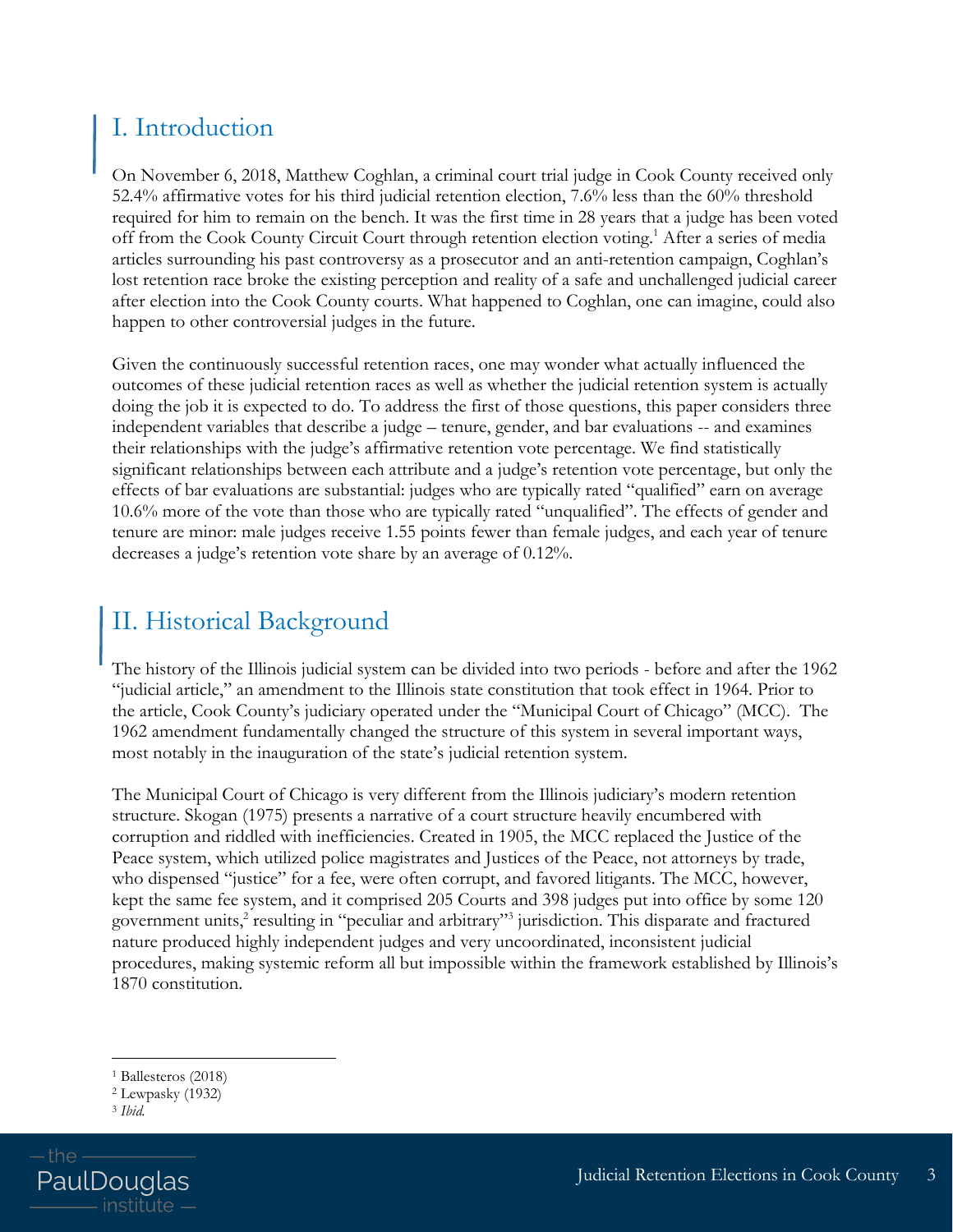Of even more concern than this structural confusion, however, was the MCC's inability to cope with growing caseloads borne of technological changes and population growth in Cook County. Between 1929 and 1956 the MCC's caseload more than tripled with no change in its number of staff. Structural inadequacy combined with the mounting volume of cases to let corruption run rife within the system. Attorneys, public and private, sought to get their case called by judges who occupied powerful patronage positions. Additionally, Chicago's political parties exerted influence through their ability to appoint loyal party members to jobs in state government. Judges, until a ruling by the Illinois Supreme Court in 1960, were immune from prosecution for actions performed on the bench.

In 1958, growing need for reform manifested in a state referendum that failed due to 100,000 voters writing "yes" on the ballot instead of a cross,<sup>4</sup> an error originating from a campaign led by the Illinois Bar Association. The 1962 constitutional amendment was more successful, succeeding in a vote by the state legislature and afterward by the people that made fundamental changes to the system, which took effect in 1964.

The reform of 1964 affected a variety of changes. First were the administrative reforms; these created an integrated county court and branch courts in the suburbs, raised the number of judges equipped to handle cases, and increased judge pay and other privileges in an attempt to attract better candidates. Of more importance to us and Albert J. Klumpp, $5$  writing in 2005, were the judicial electoral reforms. In short, where before judges were nominated at party conventions and elected in partisan primaries term after term, after 1962 they only ran in partisan primaries and, following election, ran for retention in terms depending on their position in the state judiciary. This general description of the judicial system, however, does not include several aspects unique to Illinois.

As described by Skogan, the judicial article represents a "modified Missouri plan"<sup>6</sup> of judicial selection. Conceived of in 1914 by Albert Kales, a professor at Northwestern University, as a compromise between two sides torn over whether to more emphasize judicial accountability or independence in the process, the retention system or "Missouri Plan" consisted of a nominating commission of judges, appointment to the bench by governor from a list put forward by the commission, and retention elections after the expiration of a judge's terms. This system provided "an appropriate measure of public accountability while helping to reduce the influence of political machines over the composition of the judiciary,"<sup>7</sup> i.e. striking a balance between accountability and independence. Thus, the thrust of the hypothetical system was to address issues of corruption and judicial merit contemporary to Kales' writings.

Illinois' current retention system does not exactly reflect this conception, thus the term "modified Missouri Plan."<sup>8</sup> Instead of a nominating commission or gubernatorial appointment, Cook County utilizes a system divided into Circuit and sub-Circuit courts filled with Circuit and Associate judges. Unlike Associate judges, who serve four-year terms and are appointed to their seats by the Circuit judges, Circuit judges individually run for their party's nomination for a seat, and upon election, serve six-year terms after which they run for retention. They are retained if at least 60% (higher than

<sup>8</sup> Skogan (1975)



<sup>4</sup> Skogan (1975)

<sup>5</sup> Klumpp (2005)

<sup>6</sup> Skogan (1975)

<sup>7</sup> Klumpp (2005)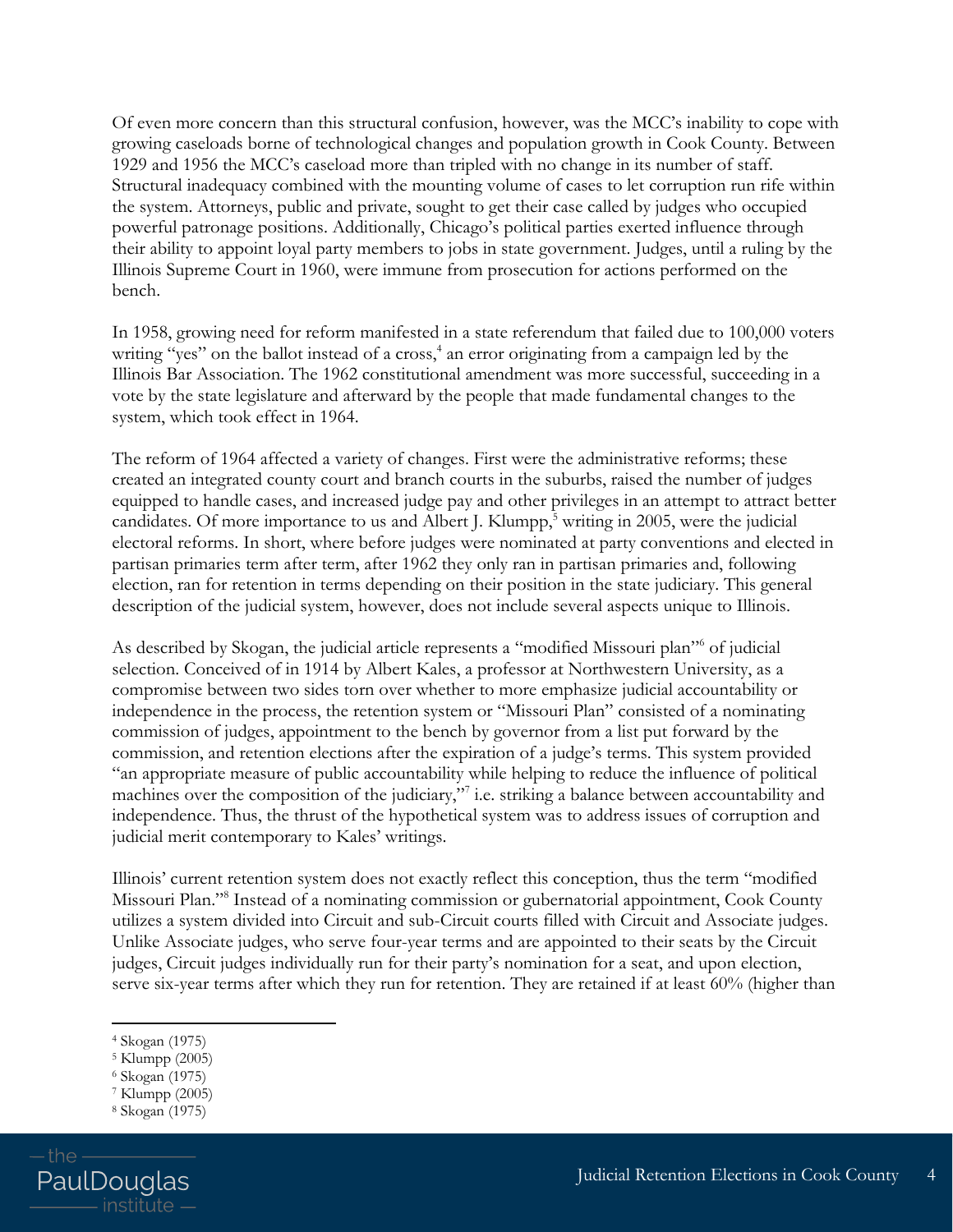the typical 50%) of voters mark "yes" on their ballot, which just displays the judge's name and an option of "yes" or "no." During retention elections, several endorsement organizations, such as major local bar groups, release assessments of judges' qualifications for their office, which, among other factors studied here, could be potential factors influencing the retention affirmative margins.

Now understanding the state of the Illinois judiciary, it becomes productive to highlight a couple of events that have disrupted it since 1964.

Perhaps the most famous example is Operation Greylord, a sting operation launched by the FBI investigating corruption in Cook County judiciary involving the only known instance of surveillance of a courtroom in American history. Resulting in the indictment of 92 officials, including "17 judges, 48 lawyers, eight policemen, 10 deputy sheriffs, eight court officials, and one state legislator,"<sup>9</sup> it certainly had a profound impact electorally. Made public in 1983, Operation Greylord increased voter participation in the two following retention elections across the board. Its effects with regard to the number of judges retained, as one article argues, were more limited because of decisions made by major newspapers to only print their positive judge assessments in an attempt to shield judges they viewed positively from feared broad-based backlash by voters.<sup>10</sup>

Even more significant than the fallout of Operation Greylord was the retention election of 1990. In it, an unprecedented seven judges lost retention.<sup>11</sup> As described by John Flynn Rooney at the time, this "sen[t] shock waves running throughout the local judicial system."<sup>12</sup> As to why voters chose not retain so many judges, one article explains it through a combination of major newspaper and bar group evaluations unanimously giving negative ratings to six of the seven judges who lost retention, which lowered their particular approval numbers, and broad-based voter backlash to incumbents at all levels, exacerbated by the non-profit organization Throw the Hypocritical Rascals Out's multimillion dollar media campaign to motivate voters to view incumbent officials skeptically.<sup>13</sup>

Since 1990, however, not a single judge has lost retention. This of course means many judges rated as not recommended by endorsement organizations have won retention, but one judge widely considered unqualified for his seat broke the 28-year streak of judges winning retention. That judge was Matthew Coghlan. Facing mounting public opposition because of his previous work as a prosecutor on a case associated with disgraced former Chicago police officer Reynaldo Guevara, he lost retention with a mere 52% "yes" vote. This may have occurred in part because the Democratic Party of Cook County typically endorses all judges, but, with Coghlan, it decided not to do so, a "seismic shift in the party's tradition of supporting all candidates for retention."<sup>14</sup> This case thus presents hope for efforts to improve the Illinois judiciary, lending importance and relevance to research of the sort conducted by this paper.

<sup>14</sup> Cohen (2018)



<sup>9</sup> Federal Bureau of Investigation (No Date)

<sup>10</sup> Klumpp (2005)

<sup>11</sup> *Ibid.*

<sup>12</sup> *Ibid.*

<sup>13</sup> *Ibid.*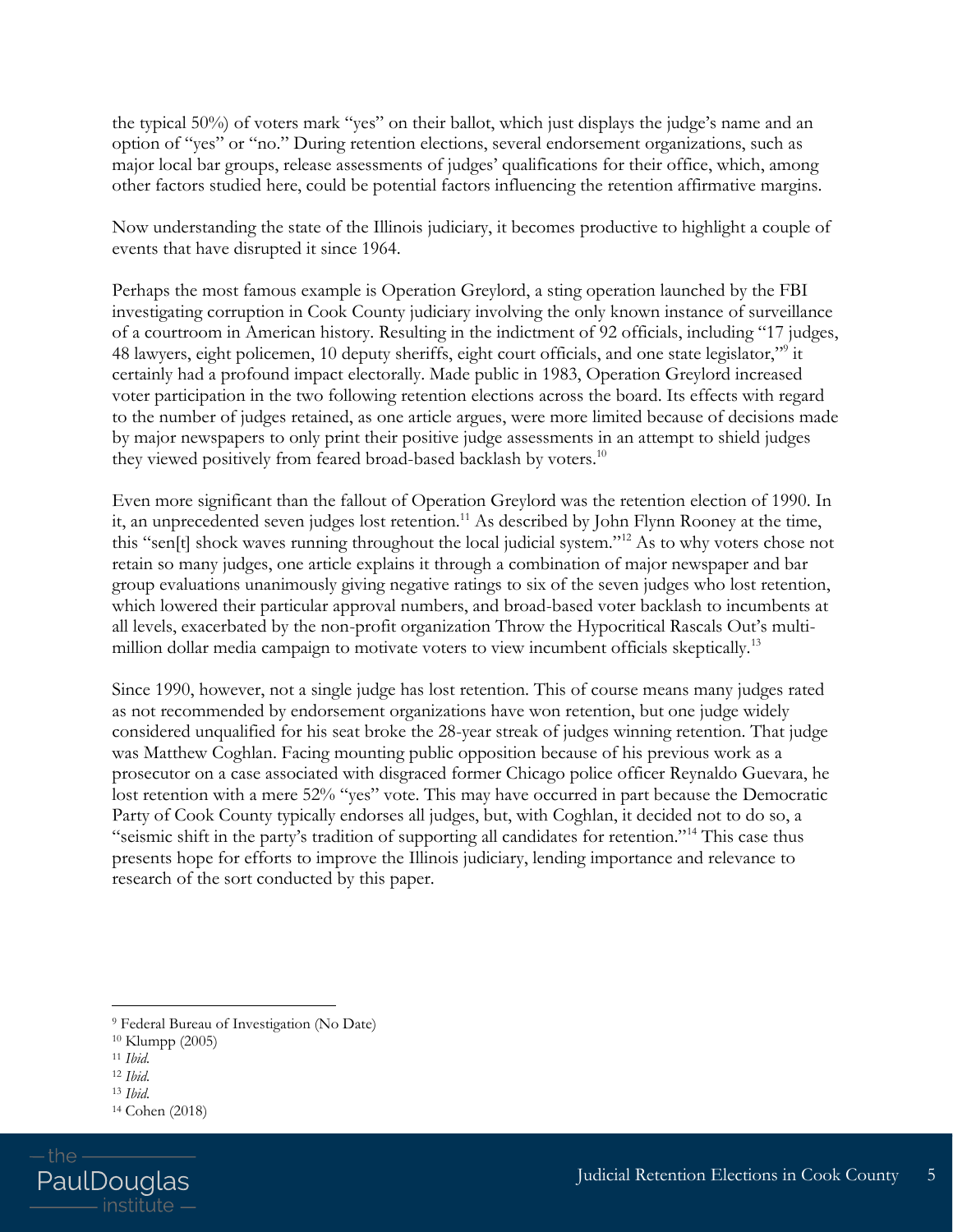### III. Literature Review

<span id="page-5-0"></span>As Klumpp (2005) shows, past researches on judicial selection, especially the retention system, have been scant.<sup>15</sup> Some of the few existing researches, on the other hand, do examine what variables have affected the outcome of election results in retention system, which pertains to the topic of this paper.

Aspin (1998) looks at the relation between campaign expenditure and affirmative vote percentages in Illinois from 1980 to 1992. Campaigning, though a widespread phenomenon in Illinois, does not increase either voter roll-off or affirmative votes.<sup>16</sup> Oslon (2001) examines the results of three retention elections from 1996 to 2000 in one district in Utah to show that bar evaluations have little effect in upsetting judges rated unqualified since the judges' retention margins are not proportional to their ratings. Rather, Oslon shows that oppositional campaign have much larger influence on reducing the votes of these judges toward the retention threshold.<sup>17</sup>

Similar conclusions about the effects of judicial evaluation are reached by Jenkins (1977) and Stookey and Watson (1980). The influence of bar recommendation on the outcome of retention election, as Jenkins shows, is far from substantial in informing voters' votes of judges.<sup>18</sup> Stookey and Watson also concludes that judicial evaluation and media attention can greatly influence voters if combined but not if only one of the two is present.<sup>19</sup> In another article, it is also observed that factors leading to the defeat of the trial judges usually include a combination of - instead of singular presence of - negative bar ratings, unfavorable news coverage, anti-retention campaign activities.<sup>20</sup>

Another factor, as David and Baum (2001) shows, that has substantial influence over voters on the ballot is identified as party affiliation.<sup>21</sup> Although the study concerns judicial election at the state Supreme Court level, it is still an informative piece to be included in this section. Researchers conducted phone surveys before and after State Supreme Court races in 1998 in Ohio, providing different information about candidates. It was discovered that candidates' incumbency status and city of residence had little impact on voters' decisions, while party affiliations decrease voter abstention and have substantial impact on voter choice.

Aside from the more scattered and singular researches on the retention election results from the above articles, Klumpp (2005) presents a comprehensive look at the retention election in Illinois. In his dissertation, Klumpp examines the effect of a list of crucial variables on the affirmative retention percentages. Through examining the retention data from 1982 to 2002, Klumpp shows that in accordance with the widespread political lore, having an Irish last name and/or being a female judge do have beneficial, though small values for judges. Moreover, Klumpp found a highly negative correlation between a negative judicial recommendation and affirmative retention votes. For all three

<sup>21</sup> David and Baum (2001)



<sup>15</sup> Klumpp (2005)

<sup>16</sup> Aspin (1998)

<sup>17</sup> Oslon (2001)

<sup>18</sup> Jenkins (1977)

<sup>19</sup> Stookey and Watson (1980)

<sup>20</sup> Carbon (1980)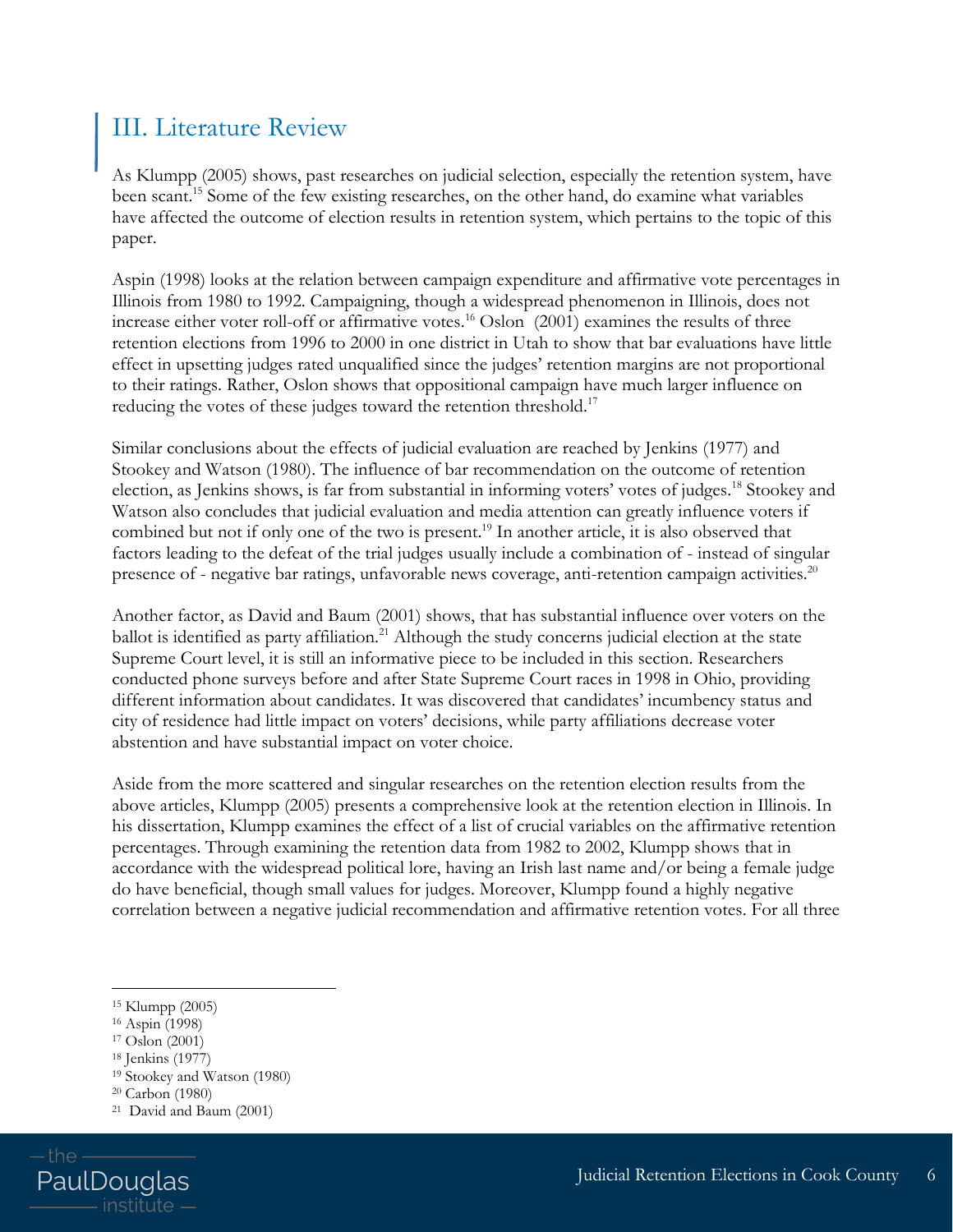variables above, though no significant or consistent pattern when looking at each single elections, correlation appears in a regression analysis of the combined data of all the years.<sup>22</sup>

Klumpp also compares results from midterm election years with presidential years. Klumpp differentiates between peripheral and core voters, with the former being politically less informed and sophisticated and voting in presidential but not in midterm elections, and with the latter having deeper political interest and voting in midterm elections also. Although there is a difference of 4.9% between peripheral and core voters in approval rates, aggregate approval rates in president and midterm elections are not very far from each other. Also voters vote according to bar recommendation more in midterm than in presidential years.<sup>23</sup>

An examination of Cook County suburbs yields the result that education level is strongly related to base approval rate, which Klumpp defines as the average affirmative retention percentages of judges receiving positive recommendation from all four major judicial evaluations<sup>24</sup>. For every 10% increase of a township with individuals aged above 25 and with four or more years of college, the base approval rate increases by 1.9 percentage points. Moreover, for every 10-point increase in a township's non-white population percentage, base approval rate increases by 1.3 points.

Lastly, Klumpp concludes in the dissertation that the influence of Cook County Democratic party is rather small in suburbs. Each 10% increase in Democratic vote for president or governor - a measure for partisanship - corresponds with a 0.8% increase in base approval rates. This correlation, though highly significant, is too small to conclude on the party's impact. In Chicago, however, Klumpp found a negative correlation between partisanship and the spread between base approval rate and the approval rate of the judge(s) receiving the most negative recommendations from the four major evaluations. This could mean that Democratic voters listen to party instructions rather than judicial evaluations. Base approval rate, however, does not show correlation with partisanship.<sup>25</sup>

# IV. Data Collection

<span id="page-6-0"></span>Since there is no single comprehensive database for trial judges that encompasses their biographical information, bar evaluations, retention results, and sentencing patterns across election years, we have compiled a dataset that for includes each judge's gender, tenure (the amount of time the judge stayed on the bench), bar evaluation, and for those presiding over the criminal court, the percentage of guilty verdicts issued to racial minority defendants. Due to the limit of time and the scope of this study, we have compiled a list of trial judges who were elected in 1994, 1996, 1998, or 2000, and who stayed in the trial court for at least three retention elections. We have excluded the retention outcomes of year 2000 due to the use of butterfly ballot in that year, which resulted in irregular voting patterns and turnouts. The effect of the redesign of the ballot sheet eclipsed other potential factors that could influence the votes.<sup>26</sup>

<sup>26</sup> Klumpp (2005)



<sup>22</sup> Klumpp (2005)

<sup>23</sup> *Ibid.*

<sup>24</sup> Evaluations are from Chicago Tribune, Chicago Sun-Times, the Chicago Bar Association, and the Chicago Council of Lawyers.

<sup>25</sup> *Ibid.*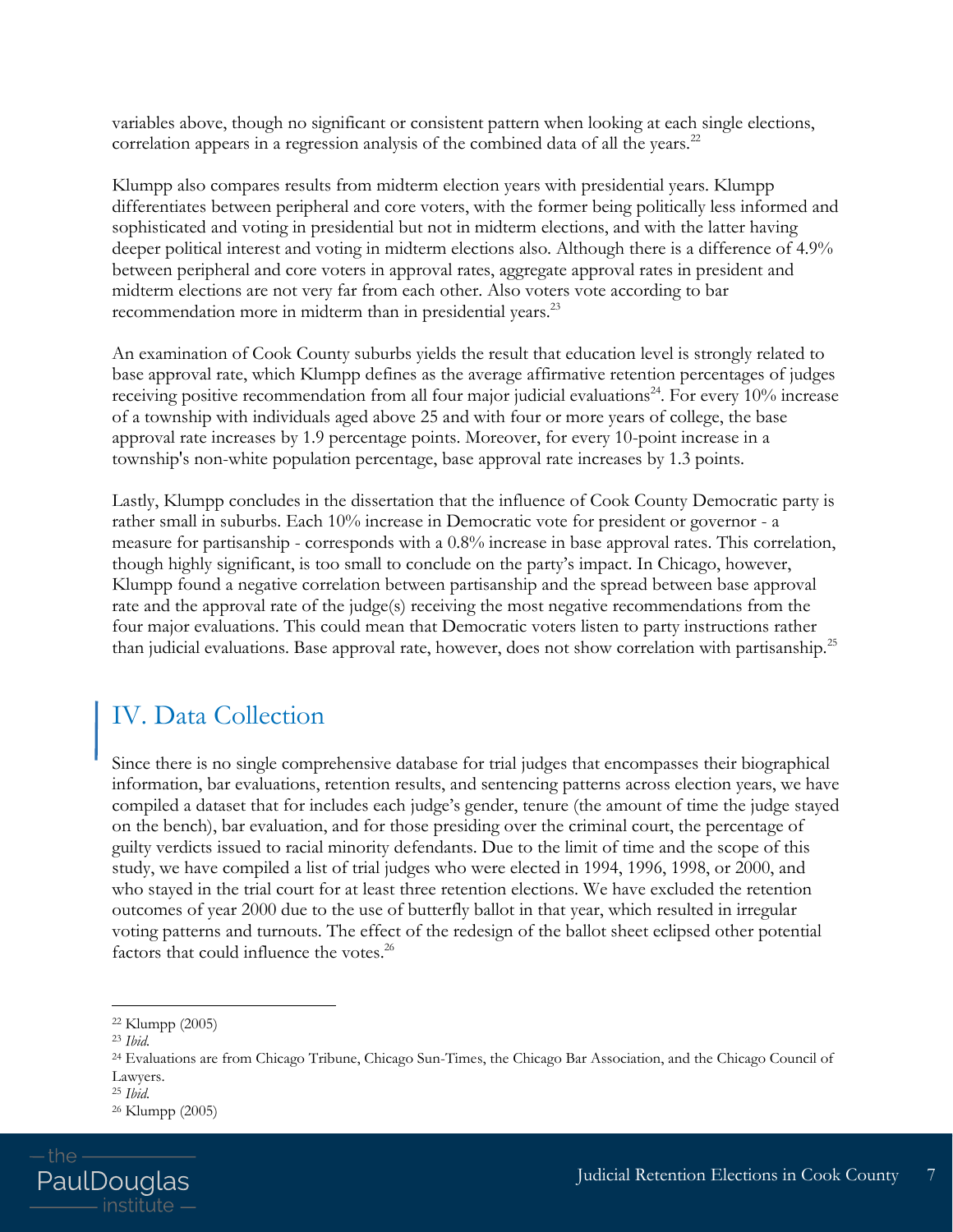We first acquired a list of candidates participating in the general judicial elections from Chicago Bar Association evaluation for the general election year. Then we confirmed whether the candidate had won the judgeship by checking if s/he appears on later bar evaluation booklets for retention races or by searching for the candidate's information on Illinois State Board of Elections website. The retention results including the affirmative vote percentages for the judges also come from the "Vote Totals" on the Illinois State Board of Election website.

For each judge, we then gathered the evaluations in each retention year given by Chicago Bar Association (CBA), Chicago Council of Lawyers (CCL), and Illinois State Bar Association (ISBA). The past ISBA evaluation, dating back to 1998, was acquired by contacting the bar group. Past judicial recommendations for the other two bar groups were acquired from each group's respective website. In the CBA's case, the webpage listing past judicial recommendations before 2016 and the 2016 judicial recommendation were accessed through the Wayback Machine.

In addition to simply recording the bar evaluations as they are, we further created a rubric for transferring the ratings into scores for regression purpose.

| <b>CBA</b>                                                                       | <b>CCL</b>                                                                                                               | <b>ISBA</b>           |
|----------------------------------------------------------------------------------|--------------------------------------------------------------------------------------------------------------------------|-----------------------|
| Highly qualified $= 4/3$<br>Qualified $= 1$<br>Not Recommended <sup>27</sup> = 0 | Highly qualified $= 1.45$<br>Well qualified $= 4/3$<br>Qualified $= 1$<br>$\blacksquare$ Not qualified <sup>28</sup> = 0 | $Yes = 1$<br>$No = 0$ |

Given the evaluation standards of CBA and CCL, the difference between "qualified", "well qualified", and "highly qualified" does not seem very large. Since CCL says in its judicial recommendations that excellence in all the categories examined yields a "highly qualified" and excellence in most of the categories yields a "well qualified",<sup>29</sup> a CCL "well qualified" is made to be equivalent to a CBA "highly qualified" which needs 80% of approving votes from the CBA evaluation panel members.<sup>30</sup> We also consider a combination of two "highly qualified" ratings and a "not recommended" rating to be more controversial than three "qualified" ratings, so the score of the former combination is set to be lower than the score of the latter combination (which means that a CCL "highly qualified" is less than 1.5). Lastly, because CBA gives a "highly qualified" rating to those receiving 80% of approving votes from the evaluation panel and a "qualified" rating to those receiving  $60\%$  of approving votes,<sup>31</sup> the score ratio between the two ratings is set to 3:4. A CCL "highly qualified" is assumed to be equivalent of receive 90% approving votes from the CBA evaluation panel members, so the ratio between CCL "well qualified" and "highly qualified" as 8:9. However, according to this ratio, a CCL "highly qualified" would be worth 1.5, so the score is adjusted to 1.45.

[https://web.archive.org/web/20170630123243/https://www.chicagobar.org/eDownloads/General2016Green.pdf](https://web.archive.org/web/20170630123243/https:/www.chicagobar.org/eDownloads/General2016Green.pdf) <sup>31</sup> *Ibid.*



<sup>&</sup>lt;sup>27</sup> Including a "not recommended" issued for the candidates not showing up for retention evaluation

<sup>28</sup> Including a "not qualified" issued for the candidates not showing up for retention evaluation

<sup>&</sup>lt;sup>29</sup> The Chicago Council of Lawyers (2011). [https://chicagocouncil.org/wp-content/uploads/2011\\_judicial\\_directory.pdf](https://chicagocouncil.org/wp-content/uploads/2011_judicial_directory.pdf) <sup>30</sup> The Chicago Bar Association (2016).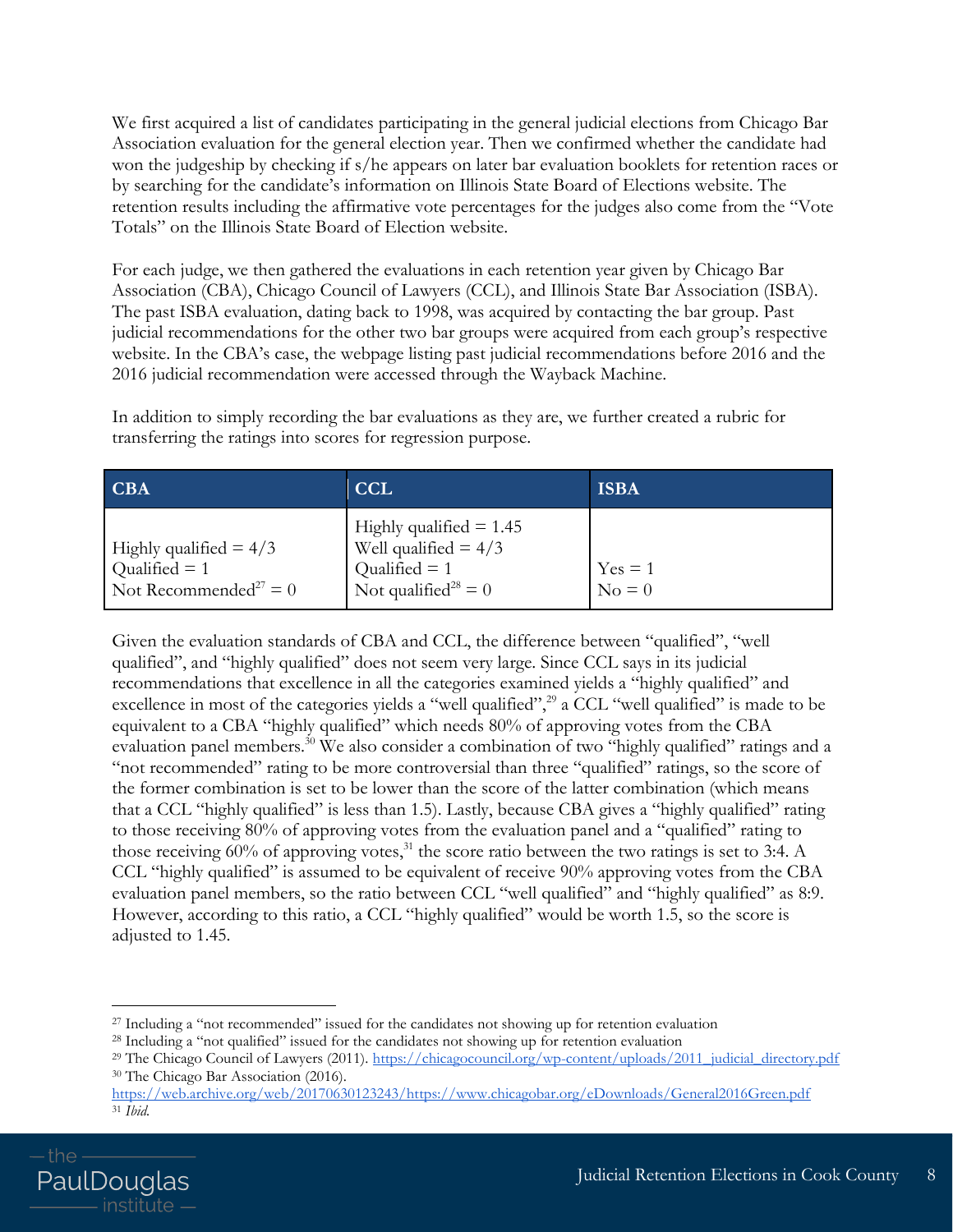For information about the the gender of the judges and their tenures, we look at the short biographical description of judges on the CBA and CCL judicial evaluations. The gender of the judge is determined by the pronoun used in the section describing that judge. In terms of tenure, some judges who were associate judges or were appointed to the bench before they were elected have positive values for their tenures when they first became a trial judge. Those without previous experiences or without any mention of their previous experiences are presumed to have zero years of tenure when they are elected.

# V. Data Analysis

<span id="page-8-0"></span>To examine how a judge's gender, bar evaluations, and length of tenure are related to his or her retention vote percentage, we supposed a linear model of the form:

#### Retention % =  $\beta_1$ Male +  $\beta_2$ Evals +  $\beta_3$ Tenure +  $\beta_4$  +  $\epsilon$

where "Male" takes a value of 1 if the judge is male and 2 if she is female, "Evals" refers to a judge's total bar evaluation score as calculated in Section IV, and Tenure refers to the number of years the judge has been in office. The results of the multivariate regression outlined above, as well as univariate regressions onto each of the three variables, are displayed in Table 1.

|                        | Dependent variable:     |                         |                         |  |
|------------------------|-------------------------|-------------------------|-------------------------|--|
|                        | Retention Vote %        |                         |                         |  |
| (1)                    | $\left( 2\right)$       | $\left(3\right)$        | $\left( 4\right)$       |  |
| $-1.546***$<br>(0.470) | $-1.304**$<br>(0.605)   |                         |                         |  |
| $3.542***$<br>(0.377)  |                         | $3.590***$<br>(0.398)   |                         |  |
| $-0.120***$<br>(0.038) |                         |                         | $-0.176***$<br>(0.047)  |  |
| 68.697***<br>(1.294)   | 76.993***<br>(0.473)    | 65.872***<br>(1.169)    | 78.741***<br>(0.741)    |  |
| 151                    | 152                     | 151                     | 152                     |  |
|                        |                         |                         | 0.085                   |  |
|                        |                         |                         | 0.079                   |  |
| 38.802***              | $4.645**$               | 81.428***               | 3.533<br>13.870***      |  |
|                        | 0.442<br>0.431<br>2.786 | 0.030<br>0.024<br>3.636 | 0.353<br>0.349<br>2.979 |  |

Table 1: Regression Results

Each of the three variables in our model showed a statistically significant relationship with retention vote percentage. The effect of a higher bar evaluation score proved substantial; a coefficient of 3.542 means that each 1-point increase on our bar evaluation scale defined in Section IV is associated with a 3.542-point increase in a judge's retention vote percentage. That means that a judge moving from

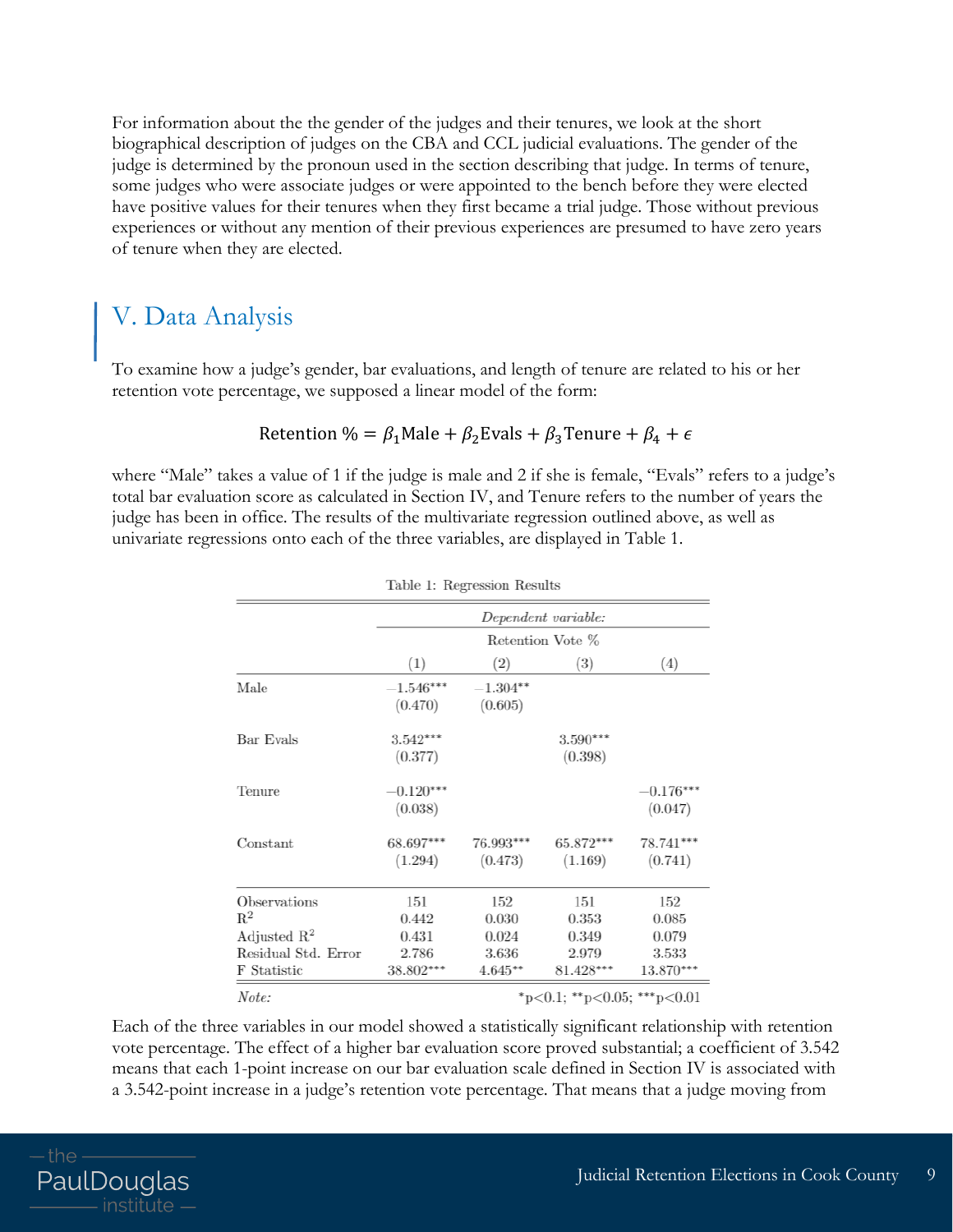"Not recommended" (CBA), "Not qualified" (CCL), and "No" (ISBA) to "Qualified" (CBA and CCL) and "Yes" (ISBA) would see an average increase in retention vote percentage of 10.63 points.

The effect of gender, while still statistically significant, was less substantial. After controlling for the other independent variables, male judges had on average a 1.546% lower retention vote percentage than female judges. Tenure length appears also relatively inconsequential; a year more of tenure is associated with a 0.12-point *decrease* in retention vote percentage, meaning that an extra 12 years (two terms) on the bench only decreases a judge's vote percentage by 1.44 points.

Coefficients were similar between the multivariate and univariate models, suggesting that the relationships between each independent variable and the dependent variable are independent of each other.

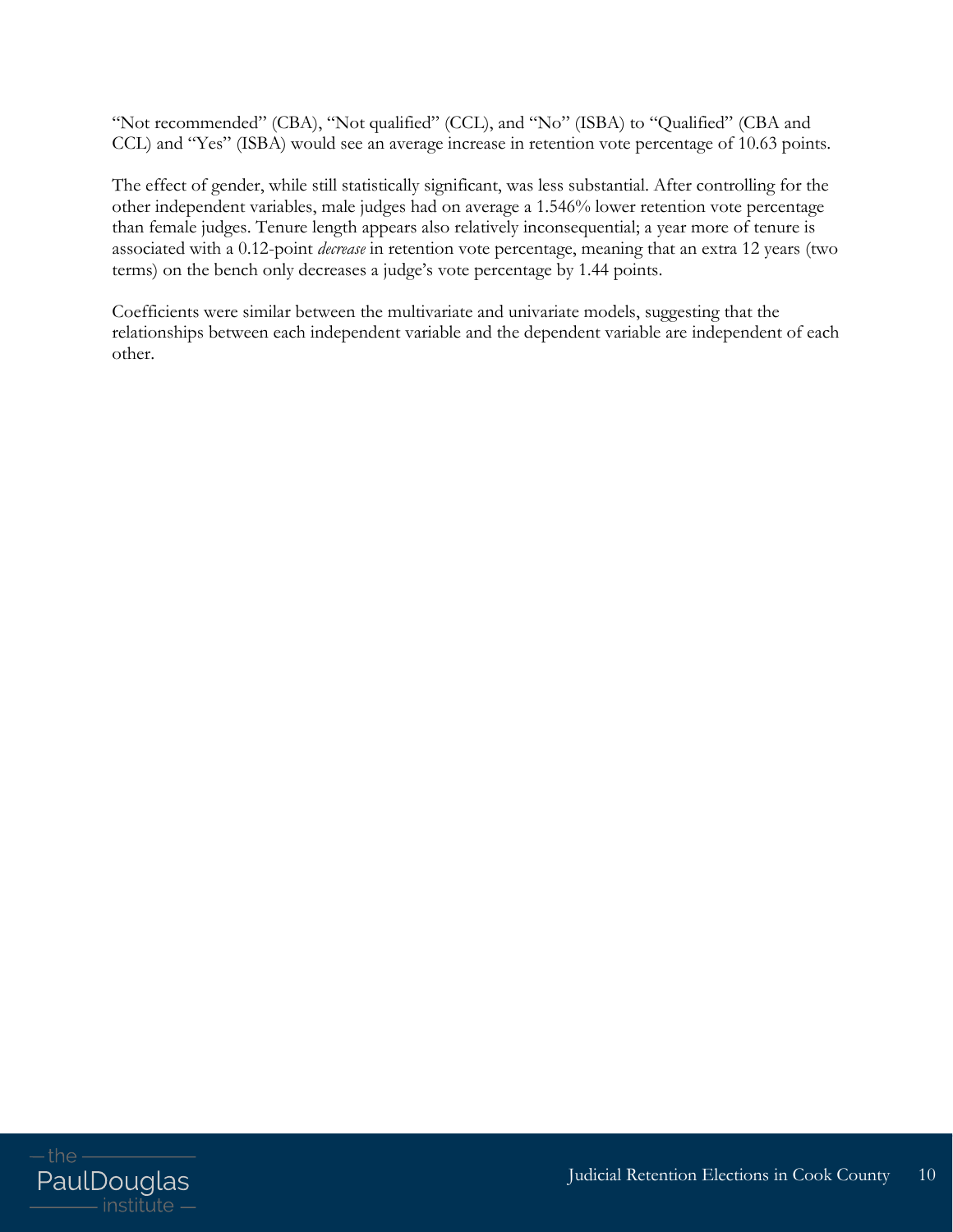#### VII. References

- <span id="page-10-0"></span>Aspin, Larry. 1998. "Campaigns in Judicial Retention Elections: Do They Make a Difference?" *The Justice System Journal* 20, no. 1: 1-15.<https://www.jstor.org/stable/27976964>
- Ballesteros, Carlos. 2018. "Cook County Circuit Judge Matthew Coghlan loses retention bid." *Chicago Sun-Times*, November 2, 2018. [https://chicago.suntimes.com/politics/cook-county](https://chicago.suntimes.com/politics/cook-county-circuit-judge-matthew-coghlan-loses-retention-1990/)[circuit-judge-matthew-coghlan-loses-retention-1990/](https://chicago.suntimes.com/politics/cook-county-circuit-judge-matthew-coghlan-loses-retention-1990/)
- Carbon, Susan B. 1980. "Judicial Retention Elections: Are They Serving Their Intented Purpose?" *Judicature* 64, no. 5 (November): 210-233. [https://heinonline](https://heinonline-org.proxy.uchicago.edu/HOL/Page?handle=hein.journals/judica64&id=212&collection=journals&index=)[org.proxy.uchicago.edu/HOL/Page?handle=hein.journals/judica64&id=212&collection=jo](https://heinonline-org.proxy.uchicago.edu/HOL/Page?handle=hein.journals/judica64&id=212&collection=journals&index=) [urnals&index=](https://heinonline-org.proxy.uchicago.edu/HOL/Page?handle=hein.journals/judica64&id=212&collection=journals&index=)
- Crepeau, Megan and Angie Leventis Lourgos. 2018. "Cook County voters oust judge for 1st time in decades, while suspended DuPage County judge wins retention." *Chicago Tribune*, November 8, 2018. [https://www.chicagotribune.com/news/local/breaking/ct-met-judge-not-retained](https://www.chicagotribune.com/news/local/breaking/ct-met-judge-not-retained-cook-county-20181107-story.html)[cook-county-20181107-story.html](https://www.chicagotribune.com/news/local/breaking/ct-met-judge-not-retained-cook-county-20181107-story.html)
- Cook County State's Attorney's Office. 2018. "Case-Level Data." *Cook County State's Attorney's Office*. Accessed October 20, 2018. [https://www.cookcountystatesattorney.org/about/case-level](https://www.cookcountystatesattorney.org/about/case-level-data)[data](https://www.cookcountystatesattorney.org/about/case-level-data)
- Cohen, Mari. 2018. "In a rare move, Cook County Democratic Party refuses to endorse a sitting judge." *Chicago Sun-Times*, September 21, 2018. [https://chicago.suntimes.com/news/cook](https://chicago.suntimes.com/news/cook-county-democratic-party-rejects-judge-matthew-coghlan-retention-bid-civil-rights-suit-accused-framing-innocent-men-murder-injustice-watch/)[county-democratic-party-rejects-judge-matthew-coghlan-retention-bid-civil-rights-suit](https://chicago.suntimes.com/news/cook-county-democratic-party-rejects-judge-matthew-coghlan-retention-bid-civil-rights-suit-accused-framing-innocent-men-murder-injustice-watch/)[accused-framing-innocent-men-murder-injustice-watch/](https://chicago.suntimes.com/news/cook-county-democratic-party-rejects-judge-matthew-coghlan-retention-bid-civil-rights-suit-accused-framing-innocent-men-murder-injustice-watch/)
- Jenkins, William Jr. 1977. "Retention Elections: Who Wins when No One Loses." *Judicature* 61, no. 2 (August): 79-86. [https://heinonline](https://heinonline-org.proxy.uchicago.edu/HOL/Page?handle=hein.journals/judica61&id=81&collection=journals&index=)[org.proxy.uchicago.edu/HOL/Page?handle=hein.journals/judica61&id=81&collection=jou](https://heinonline-org.proxy.uchicago.edu/HOL/Page?handle=hein.journals/judica61&id=81&collection=journals&index=) [rnals&index=](https://heinonline-org.proxy.uchicago.edu/HOL/Page?handle=hein.journals/judica61&id=81&collection=journals&index=)
- Klein, David and Lawrence Baum. 2001. "Ballot Information and Voting Decisions in Judicial Elections." *Political Research Quarterly* 54, no. 4 (December): 709-728. <http://doi.org/10.2307/449231>
- Klumpp, Albert J. 2005. "Judicial retention elections in Cook County: Exercise of democracy, or exercise in futility?" Doctor's thesis, University of Illinois at Chicago, 2005. <https://search.proquest.com/docview/305371922?accountid=14657>
- Lepawsky, Albert. 1932. *The Judicial System of Metropolitan Chicago*. Chicago, IL: University of Chicago Press.
- "Operation Greylord." *FBI*. Accessed February 2, 2019. [https://www.fbi.gov/history/famous](https://www.fbi.gov/history/famous-cases/operation-greylord)[cases/operation-greylord](https://www.fbi.gov/history/famous-cases/operation-greylord)